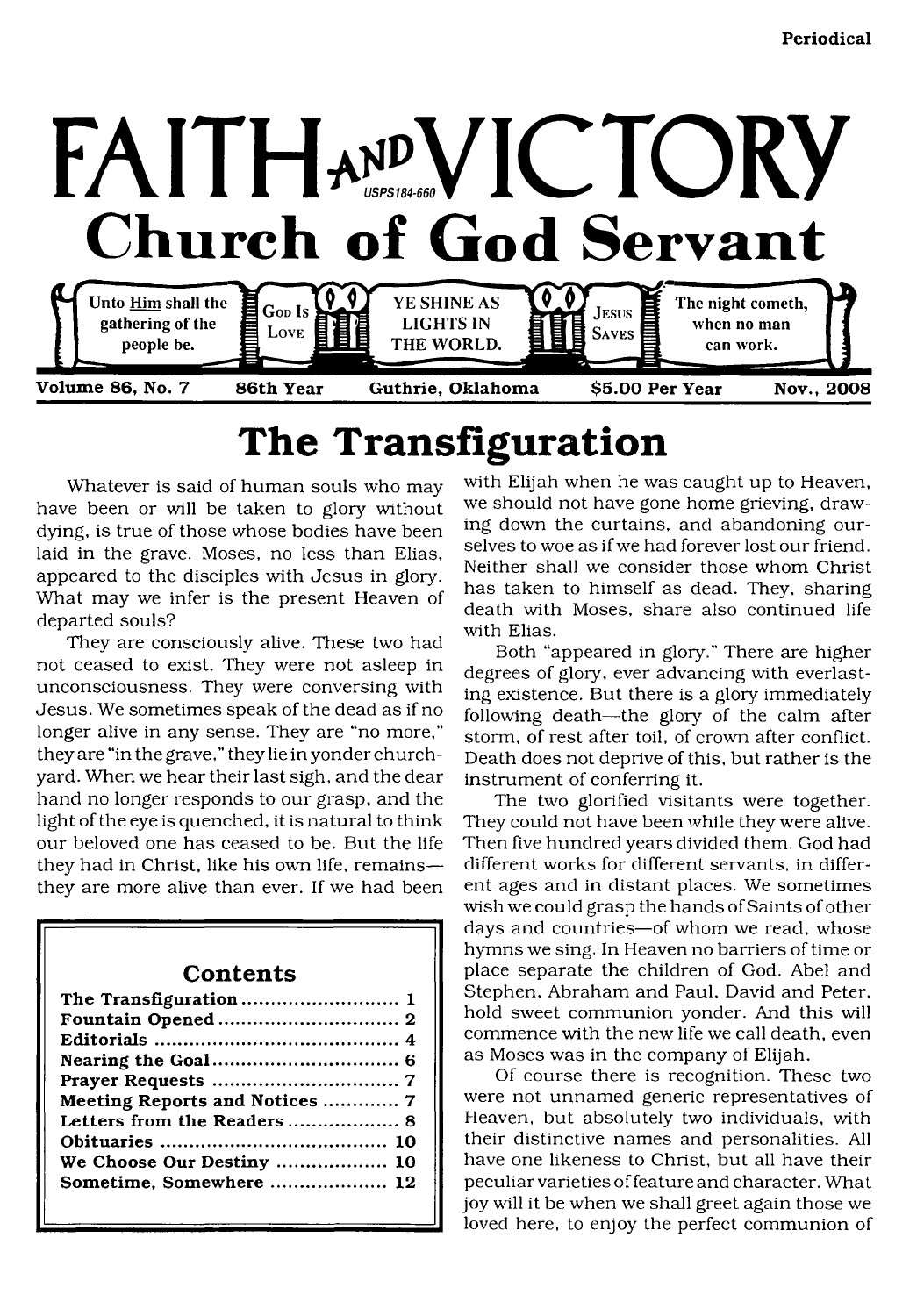the Saints made perfect! We wish we had been with the three disciples to enjoy the company of the two Saints even for so brief an hour. We also shall meet Moses and Elias. And what will at first yield still greater bliss, we shall join the beloved ones known during the present life. We shall greet them, be greeted by them.

Best of all, Moses, the buried one, equally with Elijah, the translated one, was with Jesus. This is the climax of the believer's hope. "Absent from the body, present with the Lord."

"We shall be like him, for we shall see him as he is." They at whose grave we weep are not down there in the dark and damp cavern of clay, but in the immediate presence of the Lord of glory. We may weep for ourselves for awhile, because deprived of their visible presence, but we should rejoice for them as much as if they had been translated like Elijah. They are still alive, are conscious, in glory, together with dear ones gone before, with all the Saints, with Jesus Himself, which is far better, sharing with Moses the Heaven of Elijah.

But how to get there? Fitness pervades the universe—plants for the soil, animals for the element in which they live. Likeness and sympathy are needed for enjoyment of society. We must be made "meet" for their inheritance if we would share with the "Saints in light." We may not share the lofty endowments of Moses and Elijah, but we must resemble them in the dominant feature of their character—absolute surrender to God.

We may think of these two in another aspect. They represent the Old Testament. This was designated as "The law and the prophets." Moses represented the Law, Elijah the Prophets. Christ was Himself, the NewTestament. He was charged with opposing the former dispensation. But His presence in friendly converse with them was emphatic testimony of the harmony between Law and Gospel. Draw near and listen to their conversation. Was it all about recent events in Heaven, or about the grand reception awaiting His return to His throne? No; it was concerning the death He was about to die! Strange that the glory of Tabor should suggest the gloom of Calvary—the presence of those raptured Saints, the hateful mobs of murderers! Yet there was no theme so attractive to the three. It was the event to which by type and prediction the lawgiver and the prophets had borne constant witness. It was the act of atoning sacrifice to which they owed the ages of bliss they had enjoyed. What other theme so near their hearts? And with Christ was not His death at Jerusalem the great sacrifice He had come to offer? This was constantly before Him. Of this He often spoke.

Here our second question is answered; How to get to Heaven, which is so near? By acceptance of that atonement. Believe in the Lord Jesus Christ and thou shalt be saved. With this as our ground of acceptance with God, our title of admission, and the renewal of our hearts by the Holy Ghost as our certificate of fitness we may have confidence to enter the gate of Heaven when we die, and "not be ashamed before Christ at His coming."

*—The Gospel Trumpet,* August 2, 1900.

<span id="page-1-0"></span>more Tookerom -**Fountain Opened**

By Mrs. Jennie Carey

"In that day there shall be a fountain opened to the house of David and to the inhabitants of Jerusalem for sin and for uncleanness." Zechariah 13:1. "The prophet's keen vision transpiercing the ages," saw this glorious time when the fountain should be opened for sin and for uncleanness. He looked to the time when the glad tidings were borne by the angelic host to the shepherds that night Christ the Lord was bom in Bethlehem. And there was a multitude of angels praising God and saying, "peace, good will toward men." And we read of him again in the first chapter of Matthew; "And she shall bring forth a son, and thou shalt call his name Jesus: for he shall save his people from their sins." The great God in His mercy has provided this way to redeem man from the bondage of sin.

I would to God that people might see their privilege in this glorious evening time, for His precious Word says, "At evening time it shall be light." The enemy of all righteousness has so blinded their eyes that they might not see, like the children of Israel when they came to the sea, who had not faith to believe that God would fulfill His promise, and were left to wander and die in the wilderness. "And they are ensamples to us if we believe not God." But on the other hand see the two servants that followed the Lord. (Joshua 14:8.) They went over and espied the beautiful land of Canaan and said they were well able to take the land. This literal land of Canaan is a beautiful type of the spiritual land we inherit through the fountain opened for sin and for uncleanness, but if we are fearful and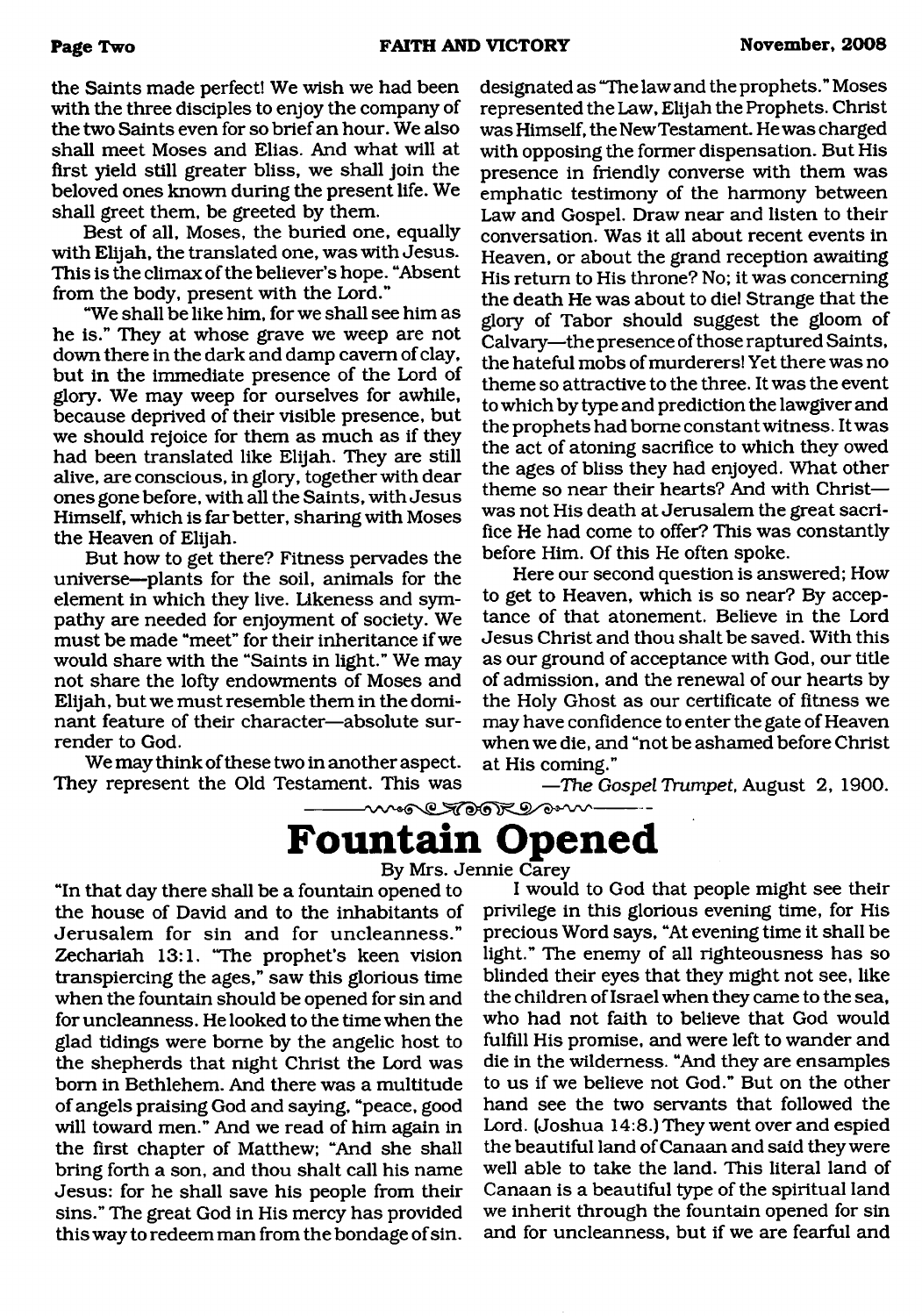faint-hearted and get our eyes off the Lord, we will not be able to go over and take our inheritance. Our God, Who foreknew all things, saw that the only way man could inherit the spiritual land, which is the sanctified rest of the soul, was by the death of His Son. And while suspended between Heaven and earth on that rugged cross, He cried, "It is finished"—the great plan of man's redemption. "The veil of the temple was rent in twain." Then could the guilty souls plunge into the fountain and be cleansed from all sin. Now we can understand the beautiful words of the poet where he says,

"There is a fountain filled with blood, Drawn from Emmanuel's veins. And sinners plunge beneath that flood Lose all their guilty stains."

But alas, even now they fail to enter in because of unbelief, and fail to see the power in the crimson flow. But if in the face of the precious Word of God that is so true, and then to think of the instance back in the garden of Gethsemane where the sweat came from the Savior's noble brow as great drops of blood, and then see Him arraigned before the judges and Pilate, and afterward taken to Calvary and His innocent hands and feet nailed to the cross and His side pierced—after all this they deny Him, and say that He did not accomplish what He intended? Ah! Surely He did. Verily this was to redeem man from sin. "Wherefore Jesus also, that he might sanctify the people with his own blood, suffered without the gate. "Hebrews 13:12.

Then you dear hungry souls that are trying to satisfy yourselves with the transitory things of this world, which will soon pass away, plunge into the fountain that is opened for you, and be made free from your sins. The church of God must be pure without spot or wrinkle, and the only remedy whereby we may be made pure is by the fountain that never loses its power. The deepest dye of sin can be made like wool; and though our sins be red like crimson, they shall be as snow.

But without this blood being applied to our hearts we will never be able to stand before the great bar of God. Our name signed to some card, or recorded on some earthly class-book will never eradicate the sins from our hearts. "Nay, verily, without the shedding of blood there is no remission of sin." O God, help the ministering servants to let down the hammer of God's eternal truth more and more on the deceptions of the devil, and help dear souls for whom Christ died "to awake to righteousness and sin not,"

and to see the awful opiates the devil is feeding them. Their hungry souls are crying out for something that will give peace and assurance and that will last when this old world is consumed—when we hear the last trump sound that will call us to stand before the bar of God to give an account "of the deeds done in the body." Oh, see to it, dear ones that you have been to the fountain, for this is the dressing room for eternity. If found without the wedding garment you will be cast into outer darkness where there shall be weeping and gnashing of teeth. Jesus is standing with outstretched arms pleading for you to come, offering His mercies without money and without price. Will you refuse His offered mercy and choose your own way to hell? You are your own free moral agent. You can choose life or death. He says in His Word, "...Choose you this day whom ye will serve...." Joshua 24:15. God is ".. .not willing that any should perish, but that all should come to repentance." II Peter 3:9.

And while He has made the plan of redemption complete, He has also provided a way for the healing of our bodies of all manner of diseases; for we read in Malachi 3:6, "For I am the Lord, I change not... ."Then He says He is the same yesterday, today, and forever. He healed when He was here among men, and gave the apostles power to heal when He left them. Oh, that we could find such faith as the poor woman that had an issue of blood twelve years. "For she said within herself, If I may but touch his garment, I shall be whole." Matthew 9:21-22. And we hear Him say, "...Daughter, be of good comfort, thy faith hath made thee whole." We must have faith, for it is impossible to please God without it. Says one, I can have faith for the saving of my soul or the reception of the Holy Spirit, but I cannot have faith for the healing of my body. Oh, what an insult to fling in the face of God. For He says, "Whether is it easier to say,...Thy sins be forgiven thee; or to say, Arise, take up thy bed and walk?" Mark 2:9. There is not a disease He cannot cure. He can cool the raging fever as easily as He stopped the raging waves of Galilee. Let each one that speaks the name of Jesus move out on the promises and prove God. He has never been known to forsake one that has real faith in Him. We should lay claim to the land our Father has willed us, and I am sure your faith will begin to mount up like the eagle, and you will be made to "run and not be weary, and walk and not faint." The fountain lies open and "whosoever will may come."

*—The Gospel Trumpet,* September 6, 1900.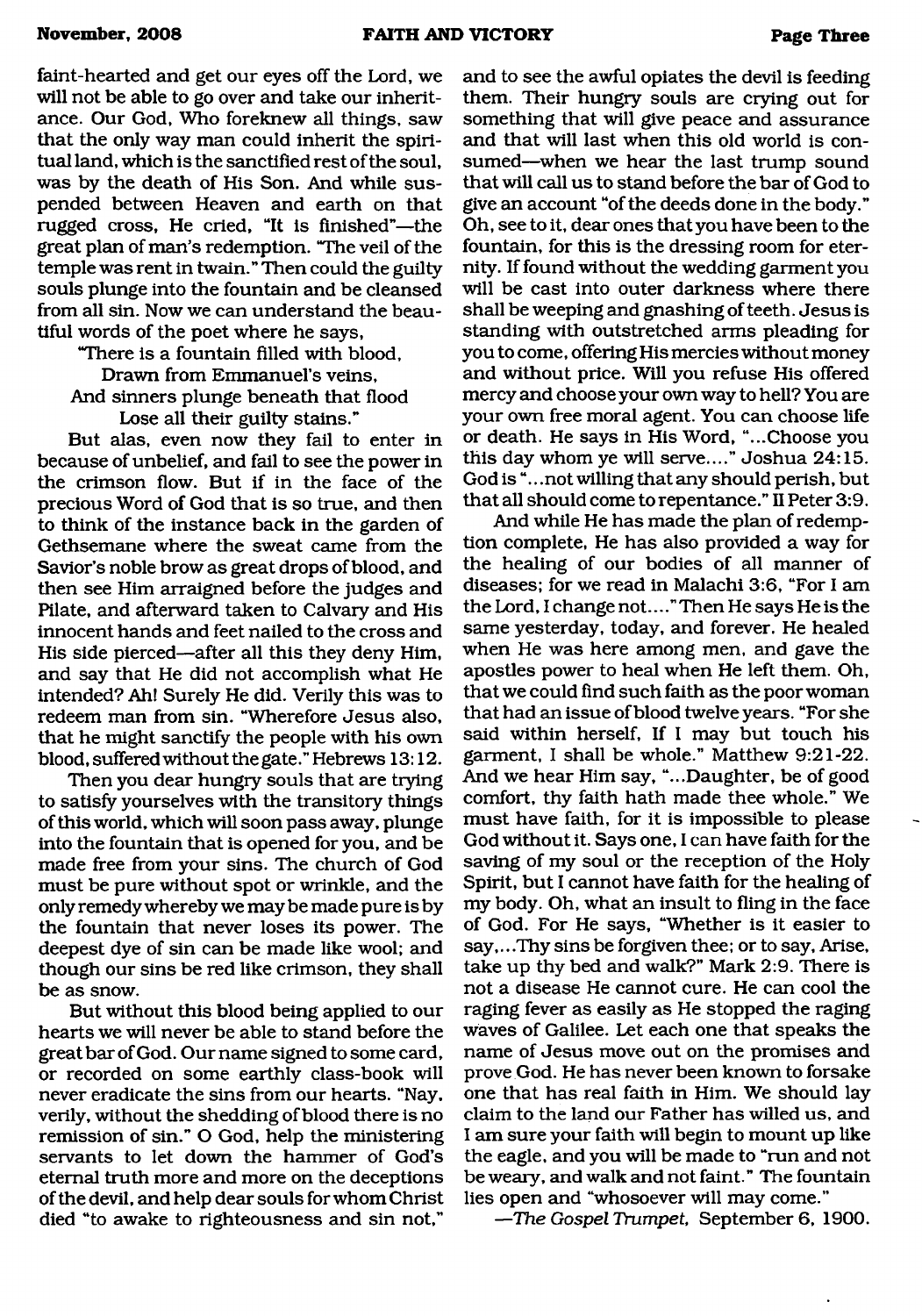## **FAITH AND VICTORY 12 PAGE HOLINESS MONTHLY** --------

This non-sectarian paper is edited and published in the interest of the universal CHURCH OF GOD each month (except August of each year, and we omit an issue that month to attend camp meetings), by Willie Murphey, and other consecrated workers at the FAITH PUBLISHING HOUSE, 4318 S. Division. Guthrie, OK 73044.

Notice to subscribers: When you move or change your address, please write us at once, giving your old and new address, and include your zip code number.

Dated copy for publication must be received by the 18th of the month prior to the month of issue.

#### **SUBSCRIPTION RATES** . . . . . . . . .

Single copy, one year......................................................\$5.00 Package of 5 papers to one address, one year ......... \$20.00 Larger quantities are figured at the same rate.

This publication teaches salvation from all sin, sanctification for believers, unity and oneness for which Jesus prayed as recorded in John 17:21, and manifested by the apostles and believers after Pentecost. By God's grace we teach, preach, and practice the gospel of the Lord Jesus Christ-the same gospel that Peter, John, and Paul preached, taught, and practiced. Including divine healing for the body. James 5:14-15.

Its motto: Have faith in God. Its object: The glory of God and the salvation of men; the restoration and promulgation of the whole truth to the people in this "evening time" as it was in the morning Church of the first century; the unification of all true believers in one body by the love of God. Its standard: Separation from sin and entire devotion to the service and will of God. Its characteristics: No discipline but the Bible, no bond of union but the love of God, and no test of fellowship but the Indwelling Spirit of Christ.

Through the Free Literature Fund thousands of gospel tracts are published and sent out free of charge as the Lord supplies. Cooperation of our readers is solicited, and will be appreciated in any way as the Bible and the Holy Spirit teach you to do or stir your heart. "Freely ye have received, freely give." Read Ex. 25:2; I Chron. 29:9; II Cor. 9:7; and Luke 6:38.

Freewill offerings sent in to the work will be thankfully received as from the Lord. Checks and money orders should be made payable to Faith Publishing House. All donations are tax deductible.

A separate Missionary Fund is maintained in order to relay missionary funds from our readers to the support of home and foreign missionaries and evangelists.

In order to comply with Oklahoma laws as a non-profit religious work, the Faith Publishing House is incorporated thereunder.

The *Faith and Victory* is published monthly, except August, for \$5.00 per year by:

**FAITH PUBLISHING HOUSE P. O. Box 518. 4318 S. Division. Guthrie. OK 73044 Office phone numbers: 405-282-1479, 800-767-1479; fax number: 405-282-6318. Internet address: <http://www.faithpublishing.com>**

**Postmaster: Send address changes to:** *Faith and Victory,* **P. O. Box 518, Guthrie. OK 73044.**



"I hear the Savior say, Thy strength indeed is small, Editorials - Child of weakness watch and pray, Find in Me thine all in all.'

> Jesus paid it all, All to Him I owe. Sin had left a crimson stain, He washed it white as snow."

We are entering a time of the year  $\Delta \mathcal{U}$ .... that is filled with many duties and

obligations that place demands on our time. The extra activities that people often become involved with can also bring with them an additional load of stress that has the potential to negatively impact one's emotional and spiritual joy. It would be good for each one to evaluate the importance of those extra activities with the thought of eliminating the ones that are not really edifying and necessary. Sometimes our lives become cluttered with trivial matters that cause us more trouble than they are worth. If we had the foresight to avoid them, we would save ourselves much trouble. However there are things that come to us that we are unable to avoid and in these things we must find grace and strength from the Lord to be overcomers. There may be times that the load becomes so heavy that we feel unable to carry on. To those who are in such circumstances, may God reveal to you additional sources of strength through the love of our Savior that will bear you up and keep you from falling.

All of us understand the value of prayer, and the child of God knows how vital it is to take advantage of this valuable avenue to obtain the needed help in times of stress and trouble. However, there may be times of such stress that the verse encouraging us to "pray without ceasing" seems like an impossible "Thou shalt" that adds an even greater burden to our already heavy heart. Should this ever happen to you, please take note of the words of our Savior in Luke 18:1. "And he spake a parable unto them *to this end,* that men ought always to pray, and not to faint." The Lord does not want us to faint, therefore He has so graciously offered us a way to draw strength from Him. Notice what Jesus said after ministering to the people from a mountain near the sea of Galilee "Then Jesus called his disciples *unto him,* and said, I have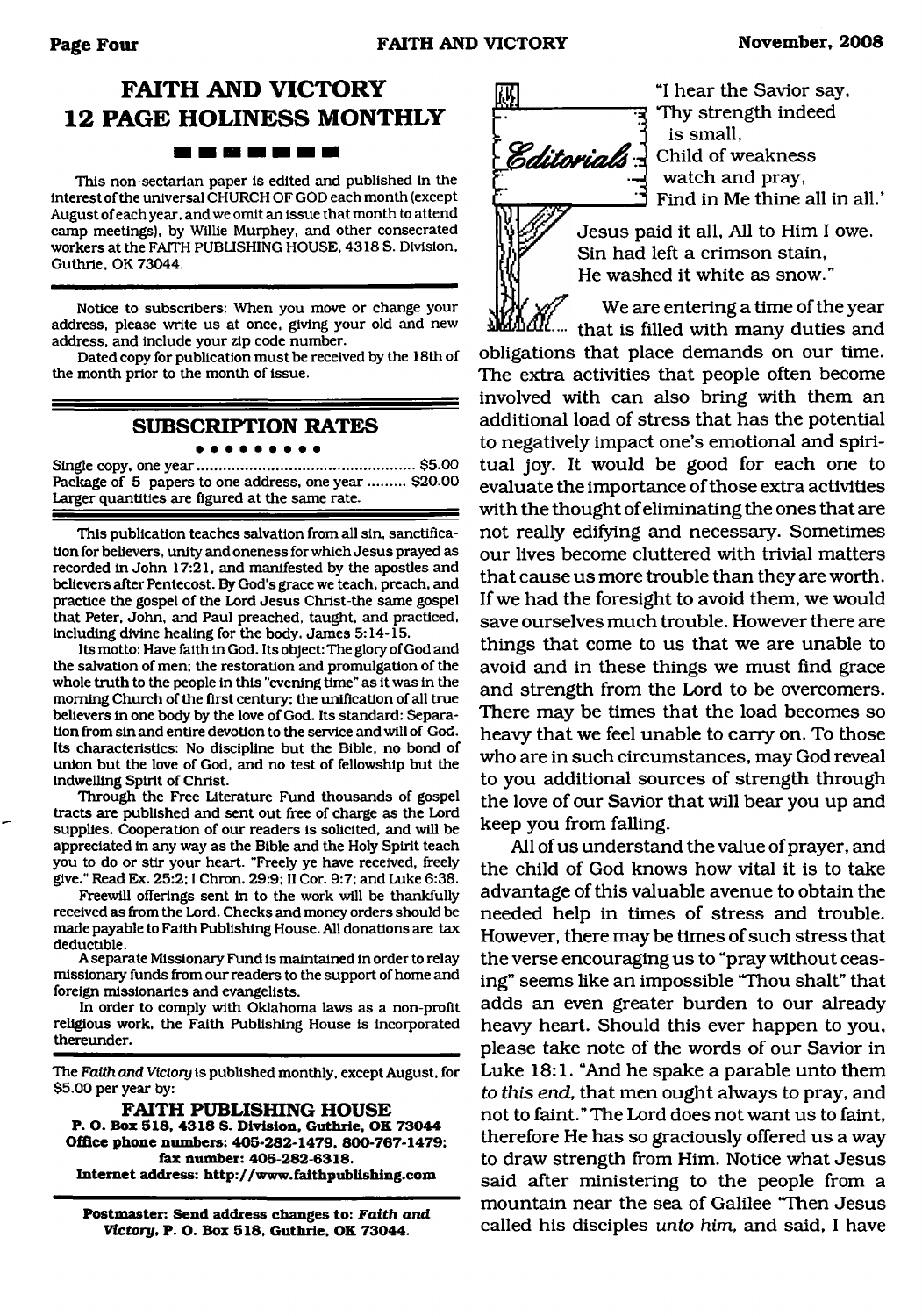compassion on the multitude, because they continue with me now three days, and have nothing to eat: and I will not send them away fasting, lest they faint in the way." Matthew 15:32. If we will continue to commune with the Lord, be assured that He will also provide grace, strength, wisdom and spiritual food to keep us nourished so that we do not "faint in the way" even if it becomes necessary that He perform a miracle to fulfill His love to us.

There may be times that you feel the Lord has deserted you. You feel your prayers are not heard, God seems far away and the enemy surrounds you. As the poet said, "In times like these, you need an anchor." Our faith in God is that anchor, and we must hold to Him in spite of the raging sea of trouble that surrounds us. Job experienced the winds of adversity that destroyed his possessions and sorely afflicted his body, but his faith in God kept him from heeding the advice of his foolish wife to curse God and die. His faith kept him from acting in a rash way that would have destroyed his soul. God rewarded Job's faith by restoring much more than he lost. When in trying times such as this, actively bolster your faith and pursue the Lord. We are told in Acts 17:27 to, "...Seek the Lord, if haply they might feel after him, and find him, though he be not far from every one of us:" David prayed for the Lord to be near him in Psalm 38:21-22 he said, "Forsake me not, O LORD: O my God, be not far from me. Make haste to help me, O Lord my salvation." David believed the Lord and found that His rod and staff were a comfort as he walked through the valley of the shadow of death, for God delivered him from evil time and time again. David's testimonies of God's deliverance are an encouragement to us even today. Our Heavenly Father is not far from His children, we are precious to Him. "For thus saith the LORD of hosts...for he that toucheth you toucheth the apple of his eye." Zechariah 2:8.

To keep from fainting by the way, our soul must learn to have patience and how to wait on God. Those who are ruled by passion will never succeed in the Christian race. It is not always easy to wait. In fact, it is probably one of the hardest lessons a child of God must learn. When we have a trial or affliction we want the Lord to answer immediately, and when He doesn't we are in a quandary. Instead of becoming all

worked up over the delay, we should just calm down and wait for Him to work His perfect will in our lives. Patience must be learned by the trial of your faith. Isaiah 40:31 clues us in to this powerful secret to success and spiritual strength. "But they that wait upon the LORD shall renew *their* strength; they shall mount up with wings as eagles; they shall run, and not be weary; *and* they shall walk, and not faint." Never allow your fears and unbelief to motivate you to do things you will later regret. Wait for your deliverance that will come from the Lord. You will be so glad and thankful that you did. "Wait on the LORD: be of good courage, and he shall strengthen thine heart: wait, I say, on the LORD." Psalms 27:14. A real secret to peace comes when we learn Psalm 37:7, "Rest in the LORD, and wait patiently for him...." If we can rest in Him while we wait, our soul will find refreshment.

A true child of God wants to bear righteous fruit in their life, therefore they must be willing to submit to the purging and chastisements of the Lord. It is necessary that those things that will defile us be removed from our life, for they will be a hindrance to others as well as our own spiritual growth. Sometimes His dealings with us seem terribly harsh to the flesh, but if we will humbly submit to Him He will bring forth a work of beautiful art that reflects His image. "...My son, despise not thou the chastening of the Lord, nor faint when thou art rebuked of him: For whom the Lord loveth he chasteneth, and scourgeth every son whom he receiveth." Hebrews 12:5-6. "Every branch in me that beareth not. fruit he taketh away: and every *branch* that beareth fruit, he purgeth it, that it may bring forth more fruit." John 15:2. Let not the Lord's dealings cause you to faint for they are carefully balanced and judicially applied in love for your good. If you will respond properly, your joy and intimacy with God will be wonderfully improved. Wisdom will teach you to submit quickly to the Lord; bear His dealings patiently and soon you will be able to rejoice with the Psalmist who wrote, "Sing unto the LORD, O ye saints of his, and give thanks at the remembrance of his holiness. For his anger *endureth but a* moment; in his favour *is* life: weeping may endure for a night, but joy *cometh* in the morning." Psalms 30:4-5.

Often when one comes near the point of exhaustion, the cause can be traced to the focal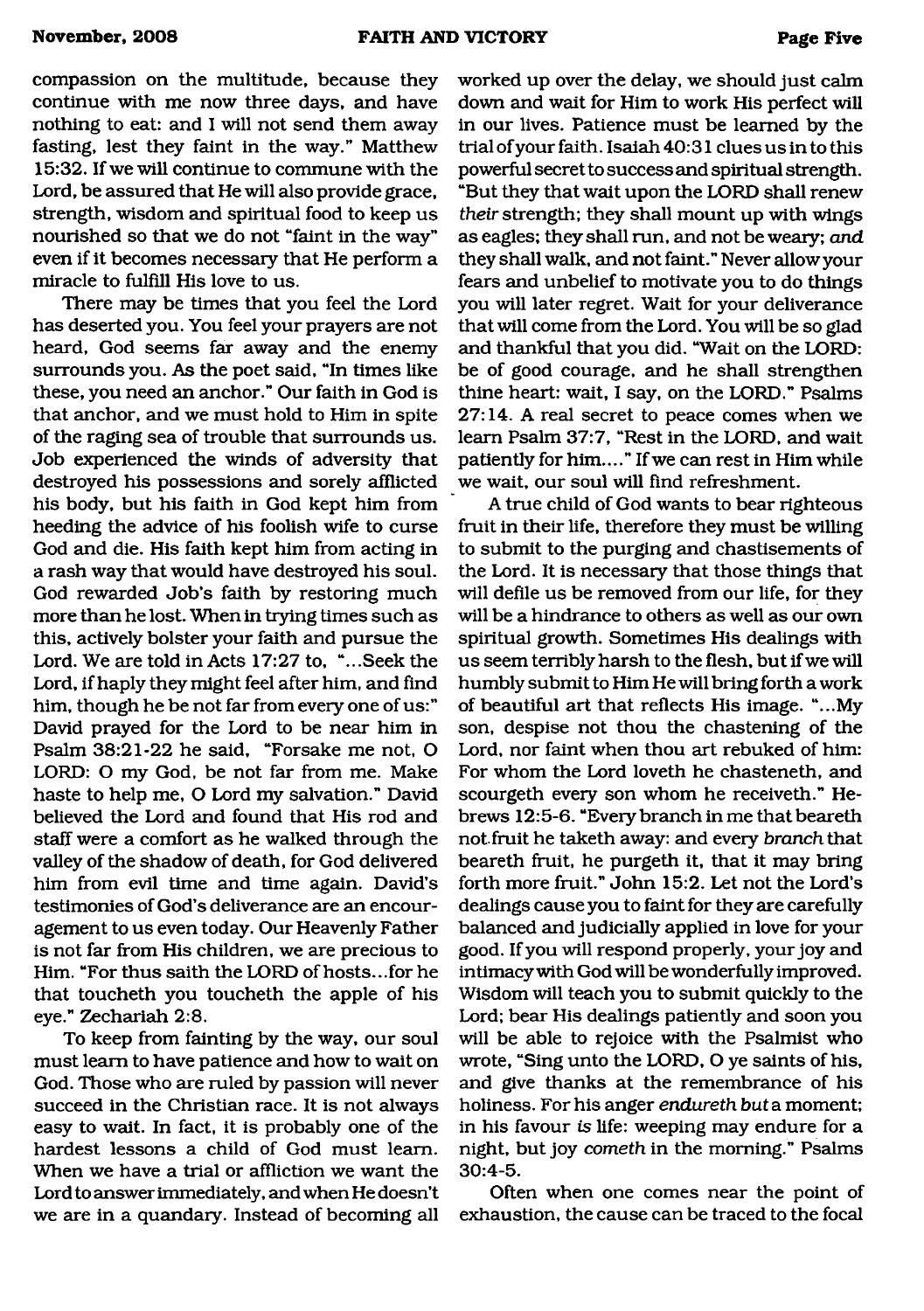point of their heart and mind. If we are drawn to the things of this earth we will find our spiritual strength grows weak. If we focus on our precious Savior and meditate on Heavenly things, our strength will be refreshed. There are many things around us that will try to crowd into our mind and displace our focus; events, people, ambitions, entertainment, wealth, real estate, fashion and education are only a few of the host of earthly pursuits that can leave a soul starving for God. Jesus gave the parable of the sower in the thirteenth chapter of Matthew, which clearly illustrates this principle. "He also that received seed among the thorns is he that heareth the word; and the care of this world, and the deceitfulness of riches, choke the word, and he becometh unfruitful." Matthew 13:22. Seek the aid of the Lord in helping you know how to remove the thorns from your life that will choke you and leave you gasping for God and His words of life.

May we never allow satan to obscure from our minds the love and compassion that God has toward the struggles of His children. For the Scriptures tell us that God is love. All of His dealings with us are in love. A precious verse in Jeremiah 29:11 says, "For I know the thoughts that I think toward you, saith the LORD, thoughts of peace, and not of evil, to give you an expected end." When one fully comprehends the truth of this verse, they will find a source of power that can transform the dark clouds of the evil one into blissful sunshine. As the familiar passage in John 3:16 states, "For God so loved the world that he gave..." What did He give? His dearly beloved Son. Such great love, manifested in giving so much, should convince our soul that surely He will help His children when they call on Him. When we submit ourselves into His tender care, He will enable us to succeed in the trials of this terrestrial journey and one glorious day we will victoriously obtain the crown of life.

On October 14, our mother-in-law, Sis. Lillian Eck, who is being cared for here at the Print Shop, fell in her room and sprained her back. Her back has improved but on November 7, she suffered a stroke that has disabled her right arm and leg. We are thankful that her speech has not been severely affected. She loves the Lord and appreciates the prayers of the Saints in her behalf. Please continue to remember her in prayer. —Bro. Willie E. Murphey [wemurphey@yahoo.com](mailto:wemurphey@yahoo.com)

## $N$ earing the Goal

*Si strange, szveet vision filCs my souC,* A glimpse of glory and of God; *Sim I not near Cife 's finaCgoaC? My feet scarce touch this mortal sod.* 

The zephyrs blow divinely sweet. With fragrance fill the balmy air; *Sire Odeaven and earth aBout to meet ? Who can this vision bright declare?* 

*I* hear the notes of seraph song, *The rustle of an angel's wing;* Do signs like these to earth belong? Do men and angels meet to sing?

*L ife 's journey seems aBout compCete; I con it well, yet know not why. My heart with longings is replete, Sind yet I do not Cong to die.*

*Si hoCy caCm my Bosom fiCCs,* And silence like the hush of morn; Such joy through all my being thrills *Sis szvept men's hearts zvhen Christ zvas Born.*

*Simid the crozvds I Cook^around Lb see zuho Bear Cove's fragrant flozver; I fain would walk on holy ground Made sacred By the Spirit 's pozver.*

God has the keeping of my ways, *His laws I reverence and obey; My.prayers seem aCmost turned to praise, Sind yet I can not cease to pray.*

*I f this is death, I do not dread Lo Cay me dozvn in peace to die— Lo Be zvith aCC the sainted dead,* Far, far beyond the arching sky.

*— SeCected*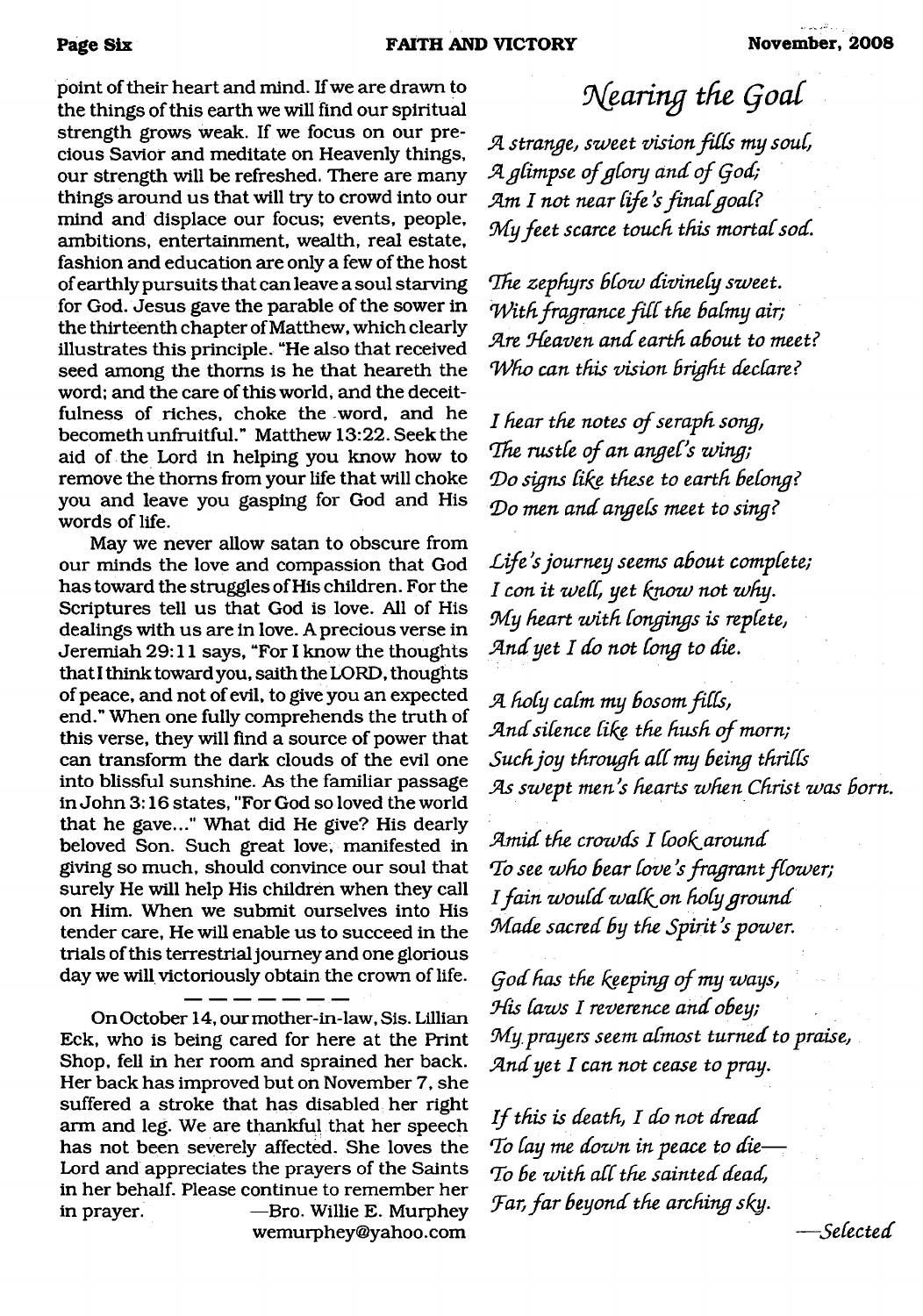

OH—Please remember me in prayer that I will be able to walk again. I have trouble in my back and knees. Also remember my daughter, Rachael Ashby, who has cancer.

—Bro. Eugene Burford CA—I have prayer requests for Ellen and Cynthia who are having trouble with their knees, Dave who has prostate cancer and Sue who has cervical cancer. Also pray for my wife that she could find employment. —Brc. Don Viser



Bro. Carlos Arriaga Sis. Gladys Cashio Sis. Helen Carson Sis. Genevive Carver Sis. Elizabeth Corteway Sis. Waneta Creel Sis. Patsy Doolittle Sis. Dorall Forbes Bro. Troy Gentry Bro. Lee Hilton Jaden Howard Sis. Karoline Kessler Bro. Mark and Sis. Darlene Knight Sis. Elsie M. Offerman Sis. Melba Powell  $\sim$ Sis. Marilyn Rendall Bro. Vernon Robinson Sis. Ruth Shehee Sis. Cheryl Smith Bro. Michael Smith Bro. Rodney Sorrell Bro. Edward and Sis. Gloria Taylor Sis. Imogene Taylor The Mitch Taylor family Sis. Norma Tiller Bro. Delmar Wilkins Sis. Anneta Williamson

### **MEETING DATES**

**California State (Pacoima)—** December 26-January 4 **Oklahoma State (Guthrie)—** December 26-January 4

### **MEETING NOTICES**

 $- + -$ 

#### **CALIFORNIA STATE ASSEMBY MEETING**

The California State Assembly Meeting will be held, Lord willing, from December 26, 2008 to January 4, 2009. The address of the campground is: 12312 Osborne Place, Pacoima, CA 91331. The first service will begin at 7:30 p.m. Friday, December 26, with three services daily thereafter.

For more information contact either the Sunset Guest Home at (818) 899-2022, Bro. Paul Phillips at (661) 251-6956, or Bro. Herbert Clay at (818) 897-1396.

We welcome everyone to come expecting a special blessing from the Lord.

#### **OKLAHOMA STATE ASSEMBLY MEETING**

The Oklahoma State Assembly Meeting of the Church of God will be held at Guthrie, OK, from December 26 to January 4. A hearty welcome is extended to all to attend this annual gathering of God's people in the central area of the U.S. The first service will be held Friday evening, December 26, at 7:30 p.m. Daily worship services throughout the remainder of the meeting will start at 10:30 a.m., 2:00 p.m., and 7:30 p.m. There will also be morning prayer services and youth services, the times of which will be announced at the meeting.

The campgrounds are located east off of Sooner Road on Lakeview Road, which is a little over four-tenths of a mile south of the intersection of South Division and Sooner Road. All who come will be cared for. The expenses of the meeting will be met by freewill offerings.

We especially urge the saints in Oklahoma and the surrounding states to attend this meeting. Come praying with a burden for the unsaved and for all those who need help in soul and body. Please send all contributions for the coming State Assembly Meeting directly to the State Treasurer, Sis. Brenda Wilkins. 807 W Lake Rd, Guthrie, OK 73044.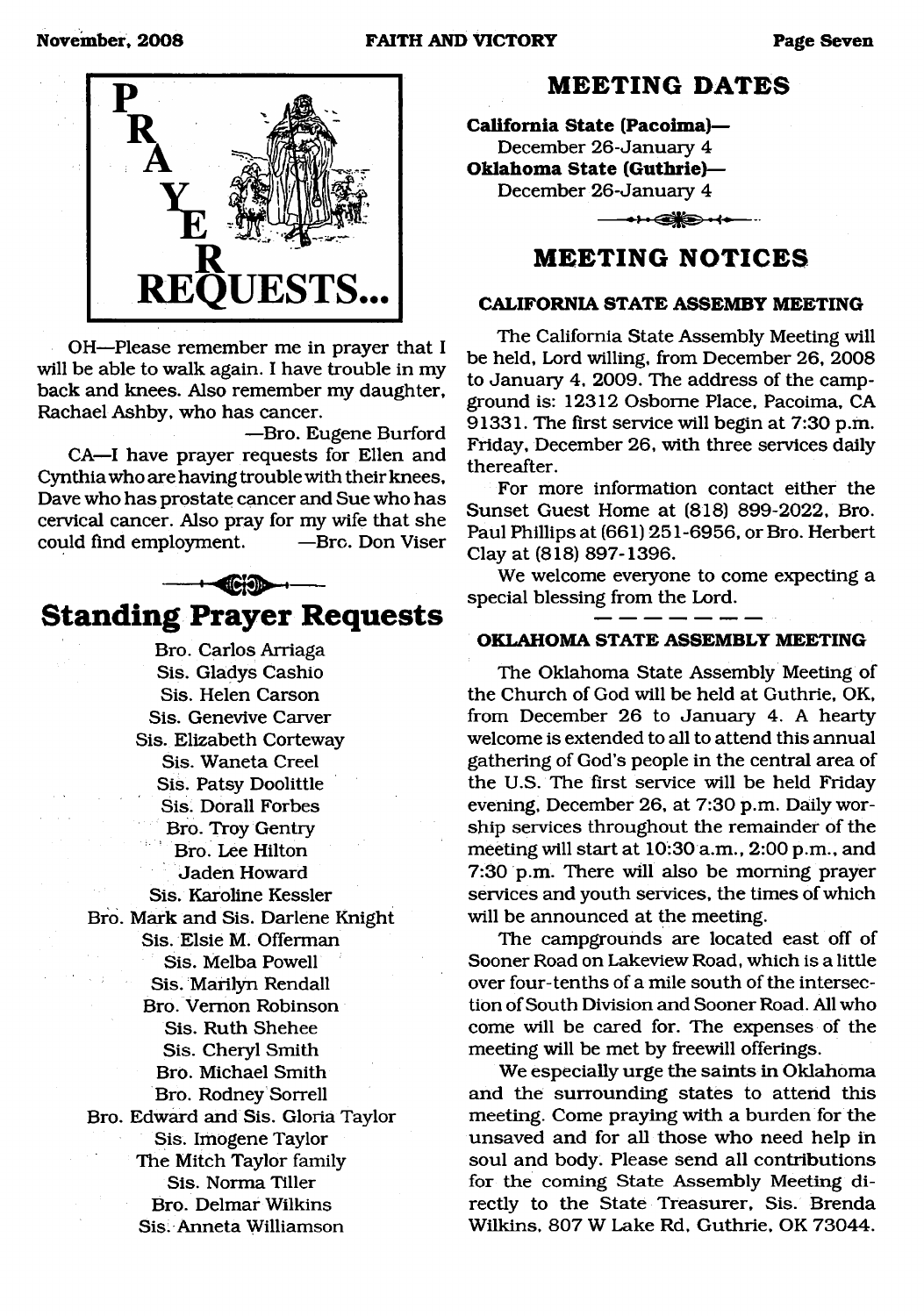To obtain farther information about the meeting, contact the pastor, Bro. Stanley Dickson (405) 260-8822.



LA—Dear Family of God: Greetings in Jesus Dear name. Truly I can say with the psalmist, "Bless the Lord O my soul..., Bless the Lord O my soul and forget not all his benefits...." I want to thank you for the prayers for me. The Lord has touched me and blessed me so much spiritually and physically. I am much more mobile and able to help care for myself. I do praise the Lord! Yours in Christ, —Sis. Dorall Forbes

LA—Greetings to all in our Lord's name. Praise our eternal heavenly Father for all He is and all He means to us who know His love and mercy. As we follow on, He will teach us more of His wondrous ways. Our Captain never lost a battle...!!!

He is working out His purpose, Fear not. Only trust Him, He knows how and when. Hold fast and doubt not, it is time now for a great awakening. The dictionary says: a religious awakening.

A quote from former President Ronald Reagan, "If we ever forget that we are one nation under God, then we will be a nation gone under."

Food for thought to all. With love and prayers, —Sis. Gladys S. Cashio

OK—Dear Bro. Willie and Sis. Neta: Greetings in the lovely and mighty name of Jesus our Lord. I have been blessed with the thought of Jesus bearing our sins on the cross, and in so doing He was bearing the image of the Father. Hebrews 1:3 says He was the "express image" of the Father. Everything He did while here was bearing witness of the Father. In this we can see how much the Father loved us. He loved us and washed us from our sins that we might be fit to live with Him in eternity.

He says He is able to make all grace abound toward you. It is said that Jesus endured the cross for the joy that was set before Him. That joy was our salvation. So we too can endure for the joy that is set before us. We are joint-heirs with Christ. (Romans 8:17.)

Thank you for your prayers. Wife is some better.

Your brother in Christ. —T. V. McMillian

KS—Hello Bro. Willie: God has blessed us so much! We don't know why He allowed the water pipe to come loose in our house while we were away (42,000 gal.), but His grace has been in rich supply, and we are getting things back in order. We lost very little, as most of the water drained outside before getting very high.

Щ.

We love to serve Him.

—Bro. Herschel and Sis. Jeanne Eck

MO—Dear Ones: Just a few lines to let all of you know that I am so glad for my brothers and sisters in the Lord. I don't know how to thank you all enough for what you have done. The Lord heard your prayers and helped me this far. I don't think I would be here without all the prayers. I do want to thank you all for the love offerings that were given to me, the prayers, cards, letters and phone calls. May the Lord bless you all. It doesn't seem like I can write to each one like I should, but the Lord knows my heart is full of love for all of you.

I have congestive heart failure. On about September 5, I came home and was so weak I had trouble getting into the house. I have not been out of the house since then. I can walk a little bit without my walker but during the night I use it. Five or six times I have been dizzy. Twice I felt like I was upside-down and one time my wife held my arm so I didn't fall off the chair. I have much swelling in my body and draining sores on both legs. The sores are drying up, I am losing weight and my blood pressure was normal today. Thank the Lord!!

I rest a lot better in the lift-chair the Saints got for me. I am unable to lie down to sleep so I sit in the chair to do my sleeping.

I love you as brothers and sisters in the Lord. With Christian love, —Bro. Clayton Gaines

TX— Bro. Willie and Sis. Neta: Greetings in the name of Jesus, we are thankful for the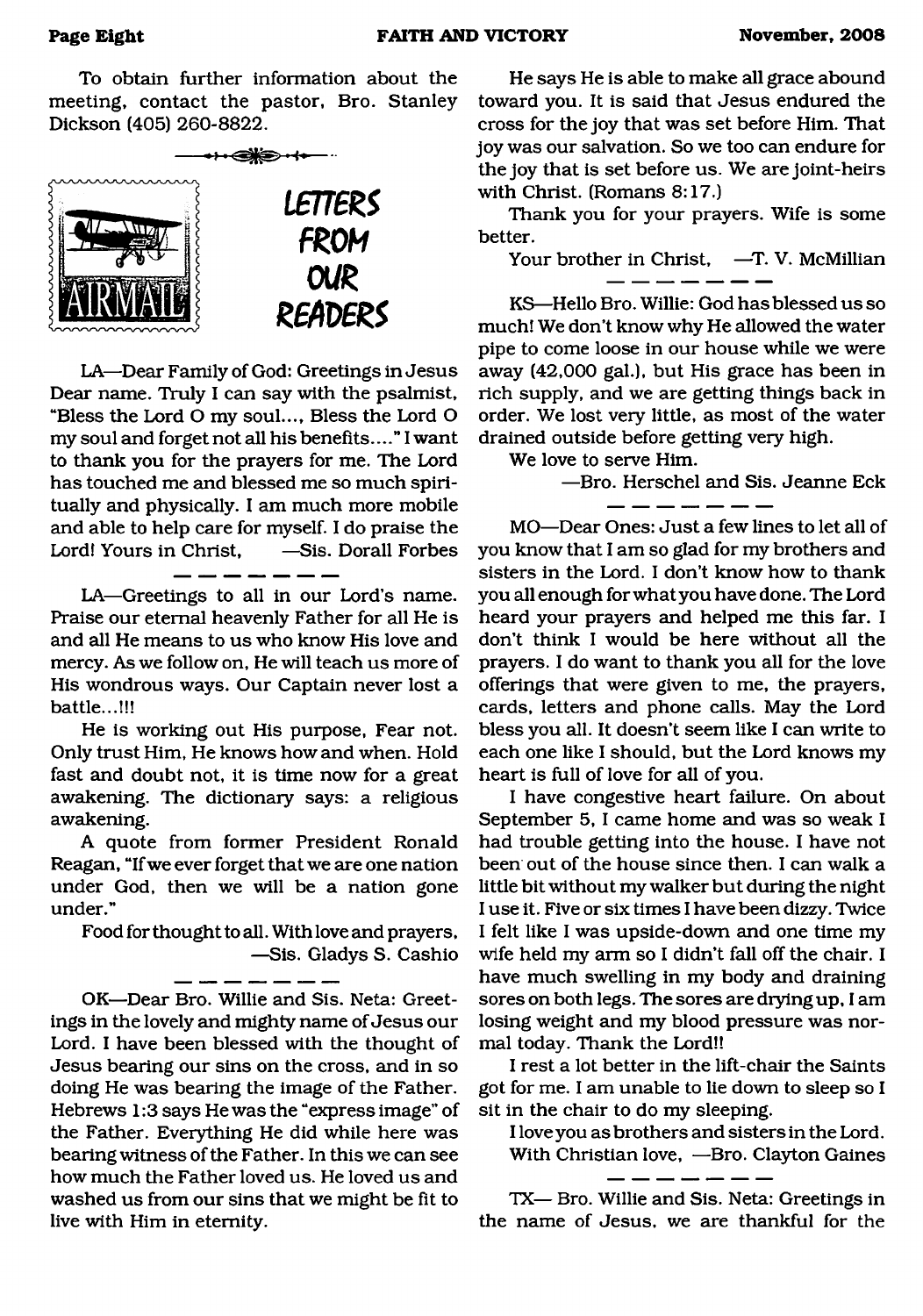blessings of God. We have special thanksgiving for the protecting mercy unto our niece. On September 3rd, our niece disappeared from our home (Texas) while I was at work. Many Saints united in prayer across the states for her location and safety. We are thankful God spared her life, she was found about a week later in Georgia, thank the Lord. Please continue to remember her soul, mind and body.

We are also thankful we were able to be by our mother's bedside before she passed. She, Sis. Olive Davenport, left us a spiritual legacy. I am more determined than ever to gain my eternal crown. Praise the Lord!

—Sis. Lois Johnson

WV—Dear Bro. Willie and Sis. Neta: Greetings in Jesus' holy name. I am encouraged to have a wonderful Savior that saved us from our sins.

I want to thank each one for the cards sent on my eightieth birthday. May the Lord's blessings be upon all. I'll remember all in my prayers. Love, ——Bro. Donald Sharp, Sr.

MO—Dear Saints and praying friends: I feel that I must send out this email this evening to let you know about the wonderful VICTORY the Lord has given us today, so that you can rejoice with us. As many of you know, my dad (Bro. Thurman Sorrell) has been in a very serious battle with heart trouble for about the past 6 weeks. There was only about one day out of the past 6 weeks that he didn't have at least one light attack. This week his attacks became much more severe. He had a severe one Monday, then yesterday afternoon he had a *very severe one.* He thought it was going to be his time to go. My mother called me to come. I went up there and Dad was sitting on the side of the bed, very pale, and Mom was wiping his face with a washcloth. He really looked bad. He was having a very severe heart attack, one that even caused him to try to vomit. He was in such misery in his chest he didn't feel he could last much longer. I joined in with Mom in prayer and we called earnestly on the Lord to have mercy. After about 5 or 10 minutes he began to get relief. He was able to lie down and rest. I stayed with him for quite awhile, then had to leave to go back home and do some things. Around 2 hours

later he began having another attack. My brother, Dennis, came and told me I needed to come back up there. He said, "I'm afraid he's getting close to the end." I hurried back, but by the time I got there Dad was feeling better.

We had called or contacted some of you for prayer yesterday afternoon and evening, and we were earnestly begging the Lord to have mercy and spare Dad if it could be His will. He had a very bad night last night. He felt that he wasn't going to make it, so he got a tablet and began writing out things we needed to know to do with the livestock after he was gone. For some reason, I woke up around 4:00 a.m. and couldn't go back to sleep. I lay on my bed praying for Dad. Little did I know that he also got up around that same time. Evidently he was doing some soulsearching. He was sitting in his recliner in the living room battling with thoughts of whether or not he should put himself totally in the Lord's hands or go to the hospital and see if the doctors could do something. He said the Lord began talking to him. Finally he made a consecration to die for the Lord's sake, if that was what the Lord wanted.

I can't tell this quite like Dad tells it, but after he made that consecration, something happened! He said he felt a warm feeling of some kind begin going through his chest. He said it started on the left side and went all the way across his chest. He said he never felt anything like it in all his life. After it got finished all the pain and discomfort in his chest was gone! He felt perfectly normal again! As of 6:40 p.m. this evening he has not had another attack and has felt fine all day. He feels the Lord has healed him. Praise the Lord! He has been rejoicing and calling people all day and telling them about his wonderful experience. We've all been rejoicing and shedding a lot of tears of joy. We just want to let you all know so you can rejoice with us. "Praise ye the LORD. O give thanks unto the LORD; for *he is* good: for his mercy *endureth* for ever. Who can utter the mighty acts of the LORD? *who* can show forth all his praise?... Remember me, O LORD, with the favour *that thou bearest unto* thy people: O visit me with thy salvation; That I may see the good of thy chosen, that I may rejoice in the gladness of thy nation, that I may glory with thine inheritance." Psalm 106:1-2,4-5. —Bro. Harlan Sorrell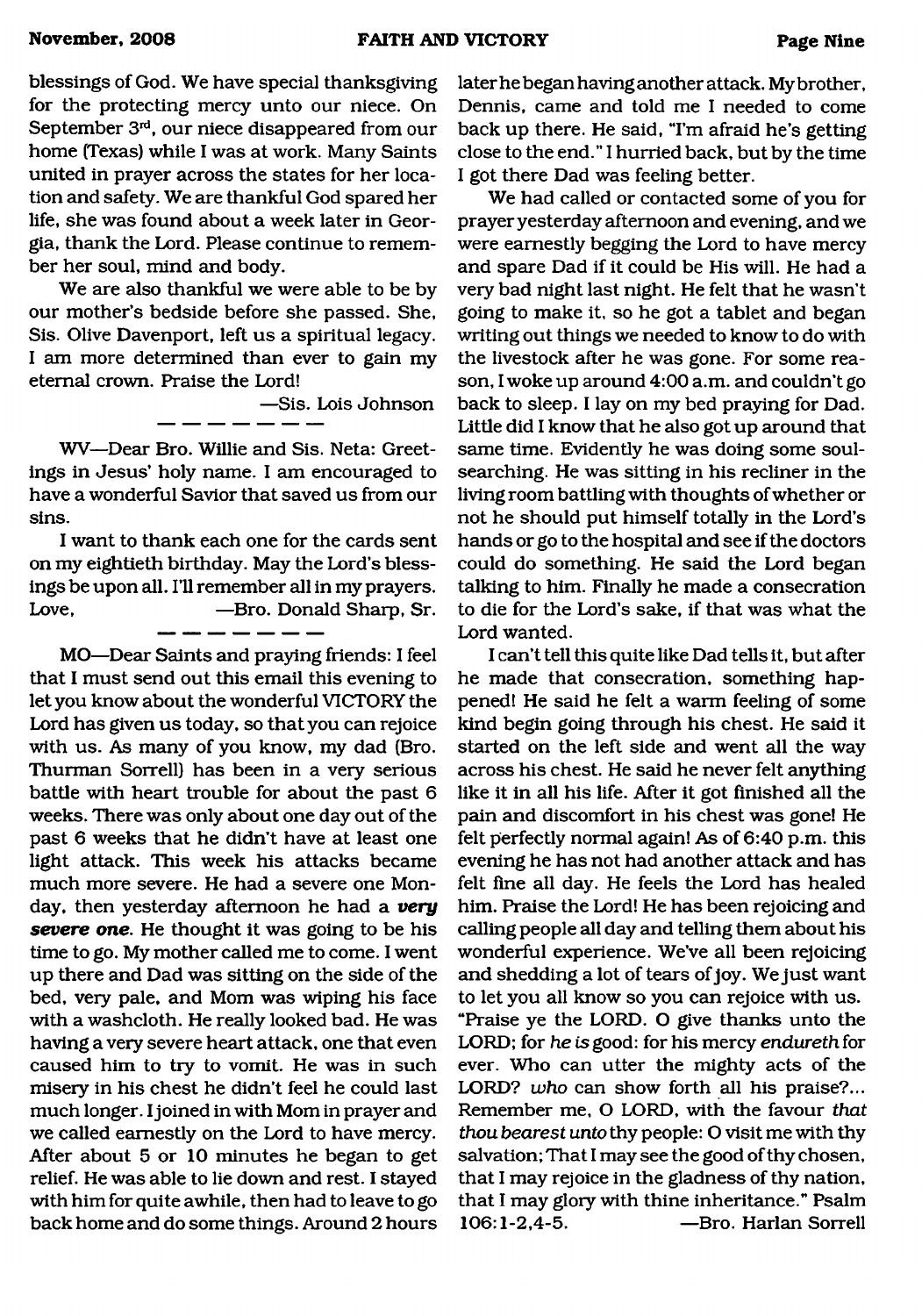

Jerry Lee Quave was born, April 27, 1933, to Frank and Rubye Quave in Madisonville, Louisiana, and passed from this life, November 26, 2008, at his home in Guthrie, OK. His maternal grandparents were natives of Kingston, Jamaica, British West Indies. His father passed away when Jerry was eight years of age, and for a short time afterwards he lived in an orphanage.

Bro. Jerry's family was introduced to the Church of God Evening Light Saints in Hammond, Louisiana. For a time in his youth, Jerry lived with Bro. Ernest and Sis. Eva Mitchell of Jena, Louisiana. He spent several years there, attending school and worship services. Their influence helped to mold his young life and helped create in him a strong desire for the things of God. He was saved as a young man and began his life of service to the Lord. Later he traveled with Bro. Charles Smith and Sis. Katherine Key, who were ministers in the Church, assisting them in the Gospel work.

Jerry was a great prayer warrior. As anyone knows who has ever heard him pray, he seemed to have such a personal contact with God as he spoke to the Lord. He was a man who had, and exhibited, great faith. He received many miracles in his life and witnessed many other miraculous instances in the lives of others.

In 1965 Jerry married the love of his life, Sharon Eileen Flynn. Bro. Jerry and Sis. Sharon's home and life was blessed by the birth of their daughter, Deborah Eileen.

Jerry was preceded in death by his parents; two sisters, Betty and Teresa; and two brothers, Victor and Frank.

He is survived by his wife Sharon of their home in Guthrie; one daughter Deborah Shaffer and husband, Craig, of Guthrie; two grandchildren, Tiffany Sheree and Corey Devon of Guthrie; one brother, Roger Quave of Ponchatoula, Louisiana; three sisters, Joyce Griffin of Baker, Louisiana, Patsy Chestnut of Vine Grove, Kentucky, and Ruth Quave of Snow-Camp, North Carolina, as well as a host of saints and dear friends.

Funeral services were conducted at Smith-Gallo Funeral Home in Guthrie, OK, officiated by Brothers Ed Wilson, Stanley Dickson and Carl Shaffer, with interment at Summit View Cemetery in Guthrie.



## **WE CHOOSE OUR DESTINY**

Man is not a mere machine, the creature of uncertain destiny. He has a will and can choose the right or wrong. When responsible years come upon us, we choose the road we travel, either the broad way of sin or the narrow way of righteousness. I am what I am today, not by a sovereign eternal decree independent of my own will, but by a personal choice of my own. Through Jesus Christ, God made such a choice possible, and I selected the way of life. If I am faithful until death, I shall receive a crown of life. It is up to me to make good. If through unfaithfulness I forfeit my crown, who but myself is responsible?

"I call heaven and earth to record this day against you, that I have set before you life and death, blessing and cursing: therefore choose life, that both thou and thy seed may live." Deuteronomy 30; 19. Whatsoever else this meant to Israel, it shows that they were responsible. "...Choose you this day whom ye will serve....as for me and my house, we will serve the Lord." Joshua 24:15. "I have *chosen* the way of truth..." Psalm 119:30. "...Refuse the evil, and *choose* the good." Isaiah 7:15. "...Mary hath *chosen* that good part..." Luke 10:42. Life, then, is the result of a choice, and we ourselves make it.

But suppose people reject the good and choose the evil. Will not certain punishment fall upon them? Here is the Bible answer: 'Therefore will I number you to the sword, and ye shall all bow down to the slaughter: because when I called, ye did not answer; when I spake, ye did not hear; but did evil before mine eyes, and did *choose* that wherein I delighted not." Isaiah 65:12. They brought judgment upon their own heads. "How long, ye simple ones, will ye love simplicity? and the scomers delight in their scorning, and fools hate knowledge? Turn you at my reproof: behold, I will pour out my spirit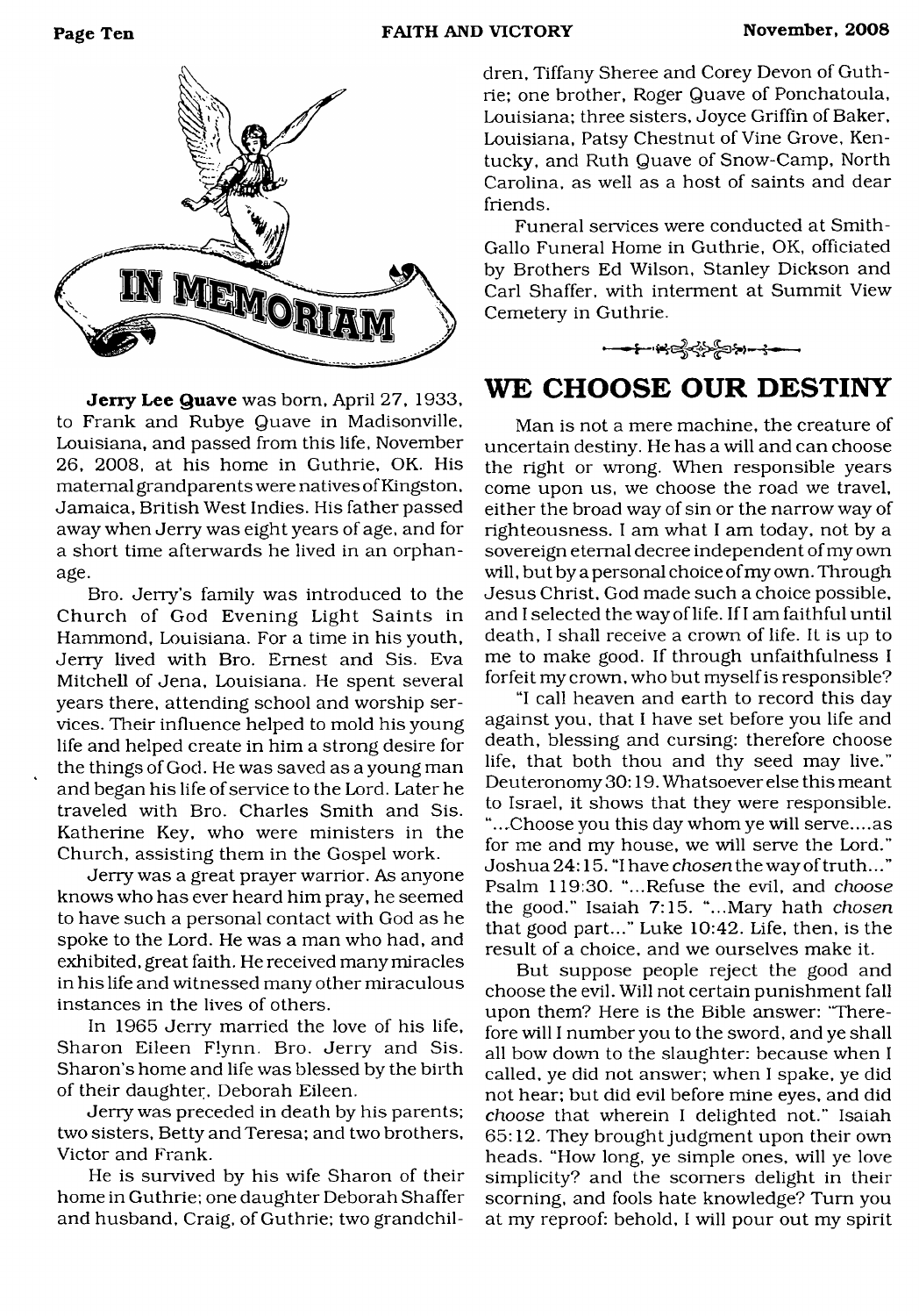unto you, I will make known my words unto you. Because I have called, and ye refused; I have stretched out my hand, and no man regarded; but ye have set at nought all my counsel, and would none of my reproof: I also will laugh at your calamity; I will mock when your fear cometh; When your fear cometh as desolation, and your destruction cometh as a whirlwind; when distress and anguish cometh upon you. Then shall they call upon me, but I will not answer; they shall seek me early, but they shall not find me: for that they hated knowledge, and did not *choose* the fear of the LORD: They would none of my counsel: they despised all my reproof. Therefore shall they eat of the fruit of their own way, and be filled with their own devices." Proverbs 1:22-31. Comment could not make stronger the fact expressed in this scripture that we choose our destiny, and when unmitigated wrath and judgment fall in awful severity we are simply eating the fruits of OUR OWN WAY. It is our selection, the result of our own devices.

".. .Judas by transgression fell, that he might go *to his own place."* Acts 1:25. *First.*—Every person has his own place here and hereafter. There is a place that God intends us all to fill, and there is room for all, room and place in the covenant of promise, in the great plan of salvation, in the provisions of divine grace, in the Kingdom of Heaven, in the church of God, in the great harvest-field of work and endeavor, and at the Lord's rich table. We differ in talents and opportunities yet all can find a place of usefulness and efficiency. There is a place of responsibility in every home, community, and in the world at large. No one can fill our place, so we should be satisfied and faithfully fill it. But many, like Judas Iscariot, forfeit their place, and deliberately choose another.

*Second.*—Every person really makes his own place here and hereafter. Ours is a self-made destiny. Men, by hard work, self-sacrificing, and sterling character have created for themselves a place in government, in inventive and commercial fields, and in the religious realm. It is in the power of every one of us to make a place for himself among the noble and pure, or among the low, vile, and wicked—to be a real success, or a miserable failure. And just as truly, we are making our own destiny in Heaven or Hell.

*Third.*—Every person finds his place here and hereafter. You will notice some rushing to the race-course, the card table, the gambling dens, the red-light district, the loafers' comer, the dance, and the theater. They are simply

finding their place. Others go to the place of honest business, the library, the study-room, the family circle, and the church. Question.— Where may those who know you best most reasonably expect to find you? The answer is an index to your character. The place does not make the man; he just finds his proper place, that is all, the place best suited to him.

Some people's place in the local, visible church seems to be that of grumblers, pickers, fault-finders, and retarders of spiritual progress. Such individuals easily and quickly find their company—folks just like them. And the deeply spiritual, devoted, and hard workers among the Lord's people naturally flow together. Judas felt more at home with a band of murderers that night than with Jesus and His true disciples. "He went out quickly, and it was dark." This will be true hereafter. Judas committed suicide and died in disgrace, "that he might *go to his own place,"* a place best suited and fitted for one who betrayed and sold his Christ. At death he found "his place." "...He which is filthy [here], let him be filthy STILL... [in the eternal world.]" Revelation 22:11. Righteous Noah and the wicked antediluvians could not go to the same place. Neither Lot and the Sodomites, King Saul and David, Judas Iscariot and the beloved disciple John, Herod and James, nor Nero and Paul. It is the law of spiritual gravitation.

*Fourth.*—Every person will feel that it is his place when he gets there. This is true now. A gambler or sensualist feels perfectly at home in the company of like characters, and such people certainly feel out of place in a red-hot, Holy Ghost religious service. And a devout saint of God feels at home in a spiritual meeting and enjoys spiritual work. Such a one feels clear out of place in a modem dance hall or red-light district. In such a place and with such company he is like a bird in the water or a fish in the treetop, clear out of his element, away from his true environment. Thus we all *make* our place, *find* our place, and feel at home when we get there. This will be true also in eternity. Judas went to "his own place. " He feels it is his place, the abode he deserves. He could not feel at home in Heaven with Christ and the faithful apostles. At death, Lazarus was carried by the angels to his place—paradise—where he is "comforted." The rich man who lifted up his eyes in hell and was tormented knew it was his place. He was concerned that the rest of his folks on earth be warned not to come to that awful place of torment. —Taken from *Beyond the Tomb.*